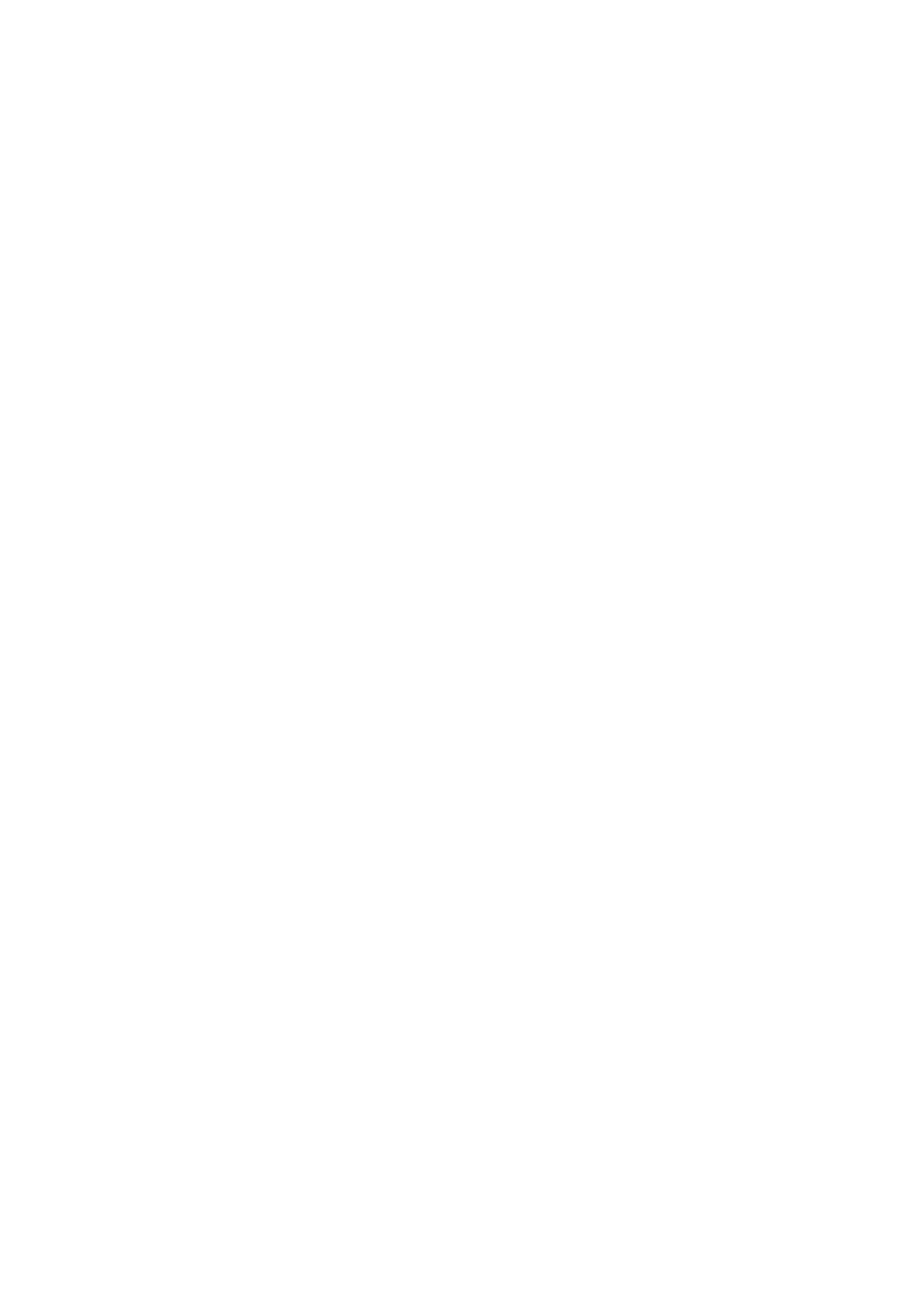

# Contents

| 1.  |                                                                              |  |
|-----|------------------------------------------------------------------------------|--|
| 2.  |                                                                              |  |
|     |                                                                              |  |
|     |                                                                              |  |
| 3.  |                                                                              |  |
| 4.  |                                                                              |  |
|     |                                                                              |  |
|     |                                                                              |  |
|     |                                                                              |  |
|     |                                                                              |  |
|     |                                                                              |  |
| 5.  |                                                                              |  |
|     |                                                                              |  |
| 6.  |                                                                              |  |
|     | a. Operation of the Developing States Fund and the Scientific Support Fund 4 |  |
| 7.  |                                                                              |  |
|     |                                                                              |  |
|     |                                                                              |  |
|     |                                                                              |  |
| 8.  |                                                                              |  |
|     |                                                                              |  |
|     |                                                                              |  |
|     |                                                                              |  |
| 9.  |                                                                              |  |
|     |                                                                              |  |
|     |                                                                              |  |
|     |                                                                              |  |
| 10. |                                                                              |  |
| 11. |                                                                              |  |
|     |                                                                              |  |
|     |                                                                              |  |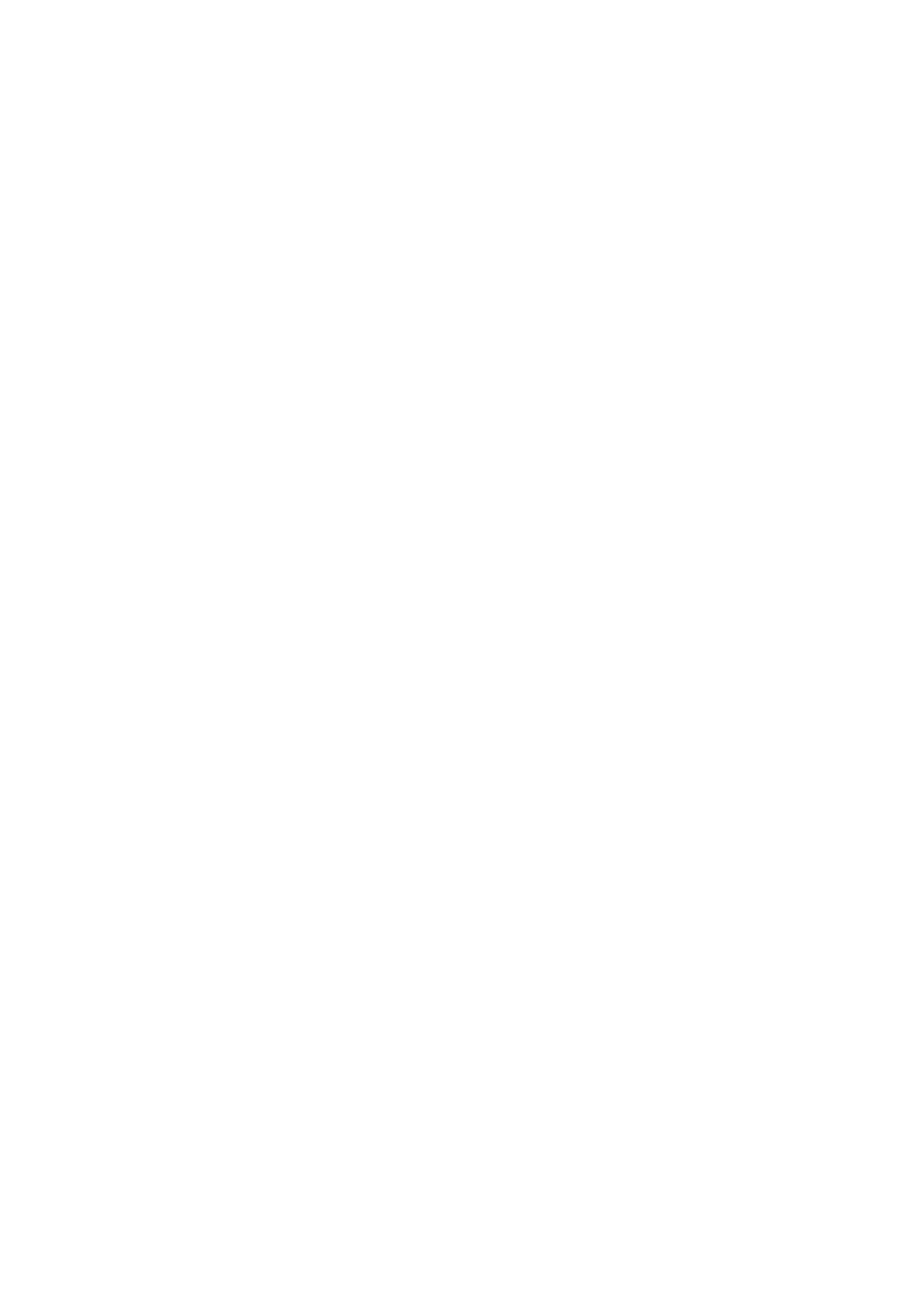

# **9TH ANNUAL MEETING OF THE FINANCE AND ADMINISTRATION COMMITTEE**

*Held remotely, 18 to 22 January 2022* 

# FAC 9 – Meeting Report

## <span id="page-4-0"></span>1. Welcome and Introduction

- 1. The Finance and Administration Committee Chairperson, Mr Jimmy Villavicencio (Ecuador), opened the 9th meeting of the Finance and Administration Committee and welcomed participants.
- 2. Chairperson Villavicencio briefly provided an overview of the subjects to be discussed and pointed out the importance on agreeing on a budget that allows the Organisation to continue operating smoothly.
- 3. The list of participants is available as Annex 1 to this report.

## <span id="page-4-1"></span>2. Administrative Arrangements

#### <span id="page-4-2"></span>*Adoption of the Agenda*

4. The FAC adopted the Meeting Agenda (FAC9-Doc01) available as Annex 2 of this report without amendments.

#### <span id="page-4-3"></span>*Meeting Documents*

- 5. The FAC approved the list of meeting documents (FAC9-Doc03 rev1) received in accordance with RoP 4.4, 4.5, and 4.6.
- 6. The Executive Secretary noted that there was one late paper submitted by the UNEP Common Oceans Program (COMM10-Obs06), on the cross sectoral project for the ABNJ Deepseas Fisheries Project. The Paper (COMM10- Obs02) submitted by the IMCS network was added to the discussions of the FAC.

## <span id="page-4-4"></span>3. SPRFMO Report of Income

- 7. In accordance with Financial Regulation 4.11, the Secretariat presented FAC9-Doc04\_rev1, reporting on annual contributions from Members, any voluntary contributions received, and any investments and other income received.
- 8. The Secretariat informed the meeting that recently, a voluntary contribution of NZ\$26,231 had been received from China. China noted that their voluntary contribution was made to support squid research. The FAC was appreciative of China's voluntary contribution.
- 9. Peru noted that their annual contribution (2021-22) has been delayed due to the impacts of COVID-19 on the national economy but noted that they plan to honour their financial obligation and expect to pay the full arrears soon.
- 10. The FAC noted the SPRFMO Report of Income (FAC9-Doc04 rev1).

## <span id="page-4-5"></span>4. SPRFMO Financial Reporting

#### <span id="page-4-6"></span>*Financial Statements*

- 11. The Secretariat presented an overview of the 2020-21 Annual Financial Statements of the Commission (FAC9- Doc05).
- 12. The FAC recommended the Commission accept these Annual Financial Statements.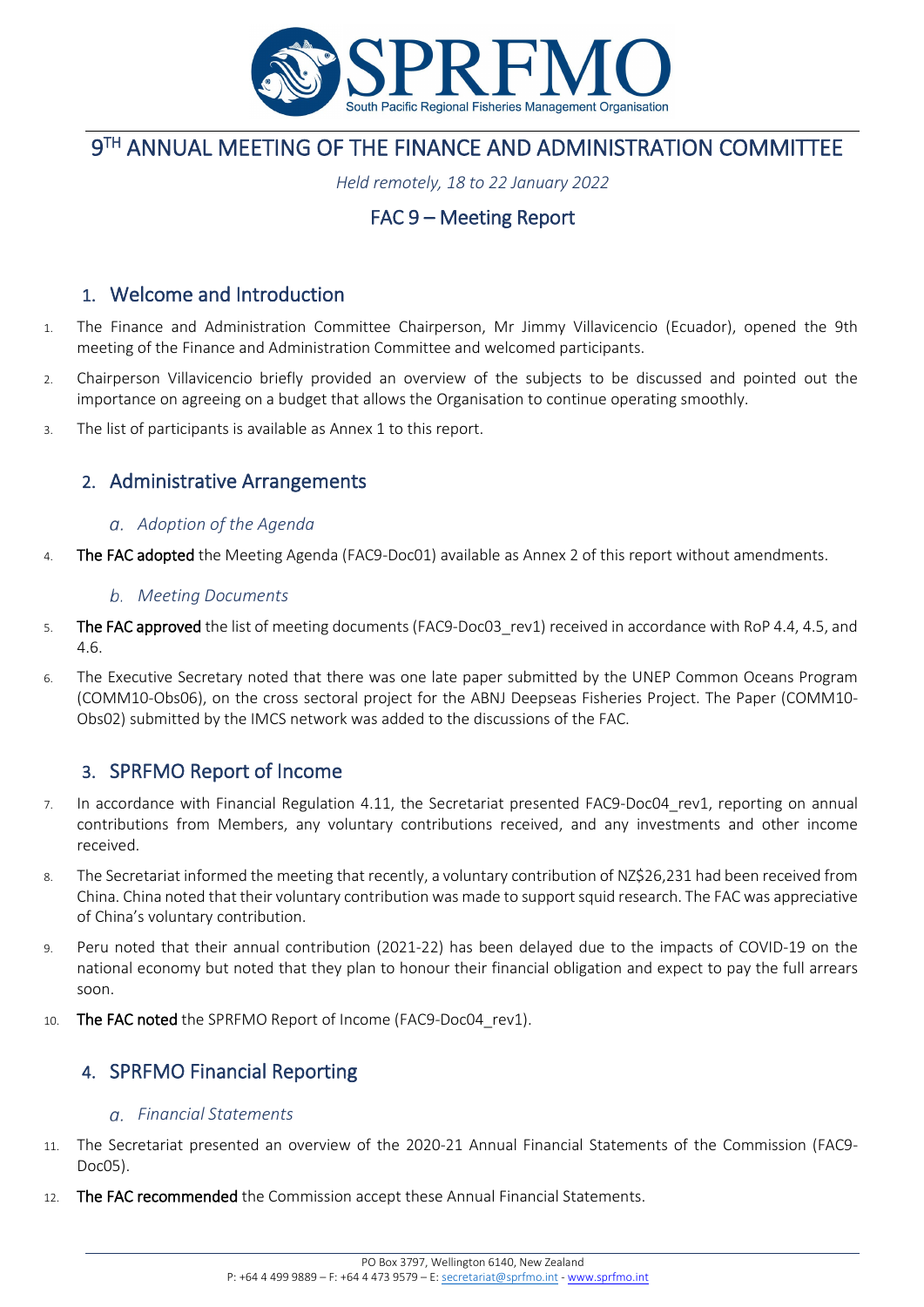

### <span id="page-5-0"></span>*Auditor Report*

- 13. The Secretariat presented the Auditor's Report in accordance with Financial Regulations 9.7, 9.8 and 9.9. In the Auditor's opinion, the "*special purpose financial statements of the Organisation for the year ended 30 June 2021 are prepared, in all material respects, in accordance with the basis of accounting as described in Note 1 of the special purpose financial statements*".
- 14. The FAC recommended that the Commission accept the Auditor's Report.

#### <span id="page-5-1"></span>*Statement of Transfers of Appropriations*

15. The FAC noted that no transfers of appropriations were made during the Financial Year 2020-21 (FAC-Doc05.1).

#### <span id="page-5-2"></span>*Accumulated Surplus Account*

- 16. In accordance with Financial Regulation 4.3, the FAC reviewed the amount available in the Accumulated Surplus Account (Refer to Page 9, FAC9-Doc05). The FAC noted that the net amount available in the Accumulated Surplus Account, in excess of the three-month operating cost of the Organisation, was NZ\$437,964 as of 30 June 2021.
- 17. Some Members noted that in accordance with Financial Regulation 4.5, if the surplus is higher than that required for three months of operation, the surplus shall be returned to Members, unless decided otherwise by the Commission. Other Members expressed an interest in maintaining a healthy surplus for infrequent, but unexpected costs, and would prefer to be prepared to manage these situations without undue burden.
- 18. The FAC recommended that an amount of NZ\$437,964 be retained in the Accumulated Surplus account.

#### <span id="page-5-3"></span>*SPRFMO Contingency Fund*

- 19. In accordance with Annex 2 of the Financial Regulations, the Secretariat reported on the status of the Contingency Fund (FAC9-Doc05.2). The FAC noted that the level and resourcing for the Contingency Fund was NZ\$129,327 (33% of the level determined in Annex 2 of the Financial Regulations).
- 20. The FAC discussed the recommendation to approve the proposed budget amount of NZ\$30,000 to rebuild the Contingency Fund for Financial Year 2022-23 (as per FAC9-Doc06).
- 21. It was clarified that the Accumulated Surplus Account could be drawn on to contribute to the Contingency Fund (as was done last year) and potentially achieve the target rebuilding level sooner.
- 22. After discussions on the overall SPRFMO budget, the FAC recommended that NZ\$30,000 be allocated to rebuild the Contingency Fund.

### <span id="page-5-4"></span>*Scientific Support Fund and Developing States Fund*

- 23. In accordance with Financial Regulation 2.4, the Secretariat presented the status of both the Scientific Support and Developing States Funds (FAC9-Doc05.3). The FAC was invited to make recommendations to the Commission regarding the proposed budget allocation for those Funds.
- 24. There was extensive discussion about the remaining balance for the Scientific Support Fund and the proposed 2022 allocation of NZ\$28,000. It was noted that the current remaining balance of NZ\$131,315 is sufficient to cover all proposed scientific activities proposed for 2022-23 (totalling NZ\$101,460), with a remaining balance of NZ\$29,855. Members expressed interest in opposing the 2022 allocation to the SC Support Fund and funding the proposed activities with the extant funds, to reduce the budget and financial burden on Members.
- 25. Chile noted that the proposed allocation for the Scientific Support category does not include two projects related to Jack mackerel research (connectivity and ageing) that were proposed to SC9 and included in the SC Workplan. It was also noted that costings for those projects have yet to be done, and so there was no attempt made to allocate funds when the financial requirements to carry out those projects are not yet known. The European Union noted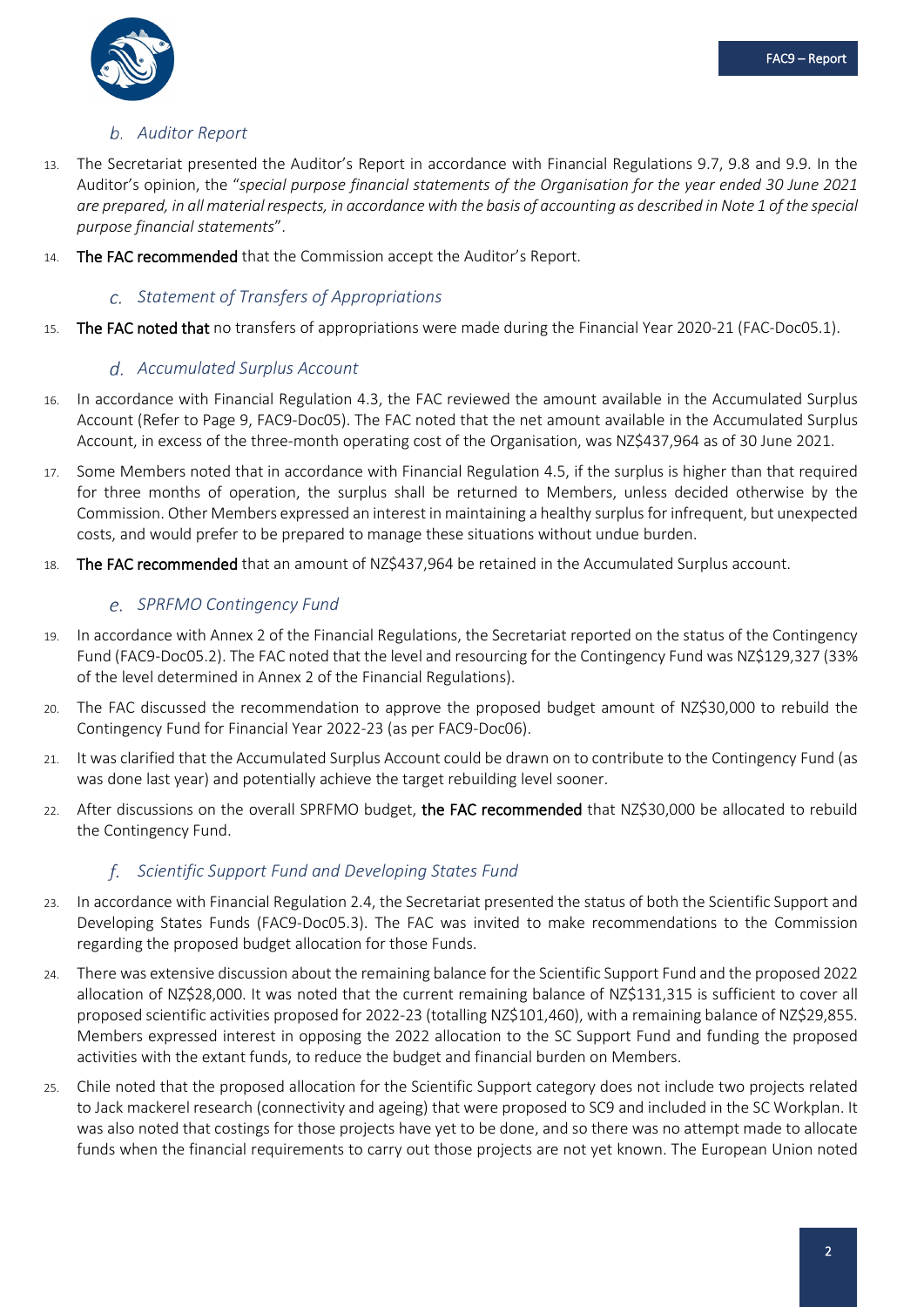

that they are considering providing funds to support research activities in SPRFMO and may be in a position to provide additional details after the meeting.

- 26. After discussions on the overall SPRFMO budget, the FAC recommended that the proposed allocation of NZ\$28,000 for Scientific Support be removed on the basis that sufficient funds remained in the fund to support the planned 2022-23 scientific activities. The FAC agreed that this would not be a precedent for future budgets and that it is essential to ensure that SPRFMOs scientific work is adequately resourced.
- 27. After discussions on the overall SPRFMO budget, the FAC recommended that the proposed allocation of NZ\$35,000 for Developing States be retained.

# <span id="page-6-0"></span>5. Future Budgets and Contributions

#### <span id="page-6-1"></span>*Draft Budget for financial years 2022-23 and 2023-24*

- 28. In accordance with Convention Article 15.4 and Financial Regulation 2, the draft budget for the Financial Year 2022- 23 and the forecast budget for the Financial Year 2023-24 were examined by the FAC (FAC9-Doc06).
- 29. For Financial Year 2022-23, the net total proposed budget amount proposed by the Secretariat is NZ\$1,513,637 with a forecast budget for Financial Year 2023-24 also provided for an amount of NZ \$1,628,562. Both budgets assume that the current travel restrictions will ease, and that in-person hosted SPRFMO meetings will resume. The budget is supported by a travel plan (FAC9-Doc06.1) that, to the extent possible, identifies all proposed official travel, including the approximate expenditure and justification for each trip.
- 30. The Secretariat briefly described their budgetary expenses, including the resignation of the IT Manager, and the associated change to outsourced IT services. The Secretariat also noted the forecast costs associated with the performance review (NZ\$30,000) would be adequate to cover travel costs and associated ancillary expenses, but not fees for review panel members.
- 31. One Member inquired about the nature of the forecast database costs. The Secretariat noted that once the new Data Manager was acquainted with the systems, there will likely be desired changes and developments requested to improve efficiency and ensure effective stewardship of the organisations data assets, but no immediate changes are planned for the upcoming year.
- 32. One Member suggested reducing the proposed Contingency Fund allocation to NZ\$20,000 and noted its preference of maintaining the existing level of budgetary expenditures.
- 33. Observer Programme accreditation costs were discussed, with the European Union noting that it had agreed to fund the accreditation process for Members through to 31 December 2022. The FAC noted that in Paragraph 22 of CMM 16-2021, the "*SPRFMO OP Accreditation Evaluator shall be paid out of the Commission budget*", and so no Member should be expected to pay the costs for the work of the Accreditation Evaluator from their own budget.
- 34. The FAC extensively discussed the importance of supporting the SC, as the success of the Organisation depends on scientific advice. It was also noted that due to exceptional circumstances caused by the COVID pandemic, there were Scientific Support funds that were unused due to travel restrictions and the delay of scientific projects. As a result, the FAC discussed removing the Scientific Support fund allocation of NZ\$28,000 from the budget for Financial Year 2022-2023, as sufficient funds remain to cover all proposed scientific activities for the upcoming year. Members noted that this was an exceptional decision due to the unusually large amount of unspent Scientific Support funds, and did not imply a lack of commitment to support SPRFMO scientific activities now or in the future.
- 35. Members noted the financial burden associated with the proposed steep increase in Member contributions during a time when many countries are experiencing significant economic challenges associated with the Covid19 pandemic. The FAC acknowledged that the anticipated annual contribution increase was mainly due to the reliance on voluntary contributions in past years.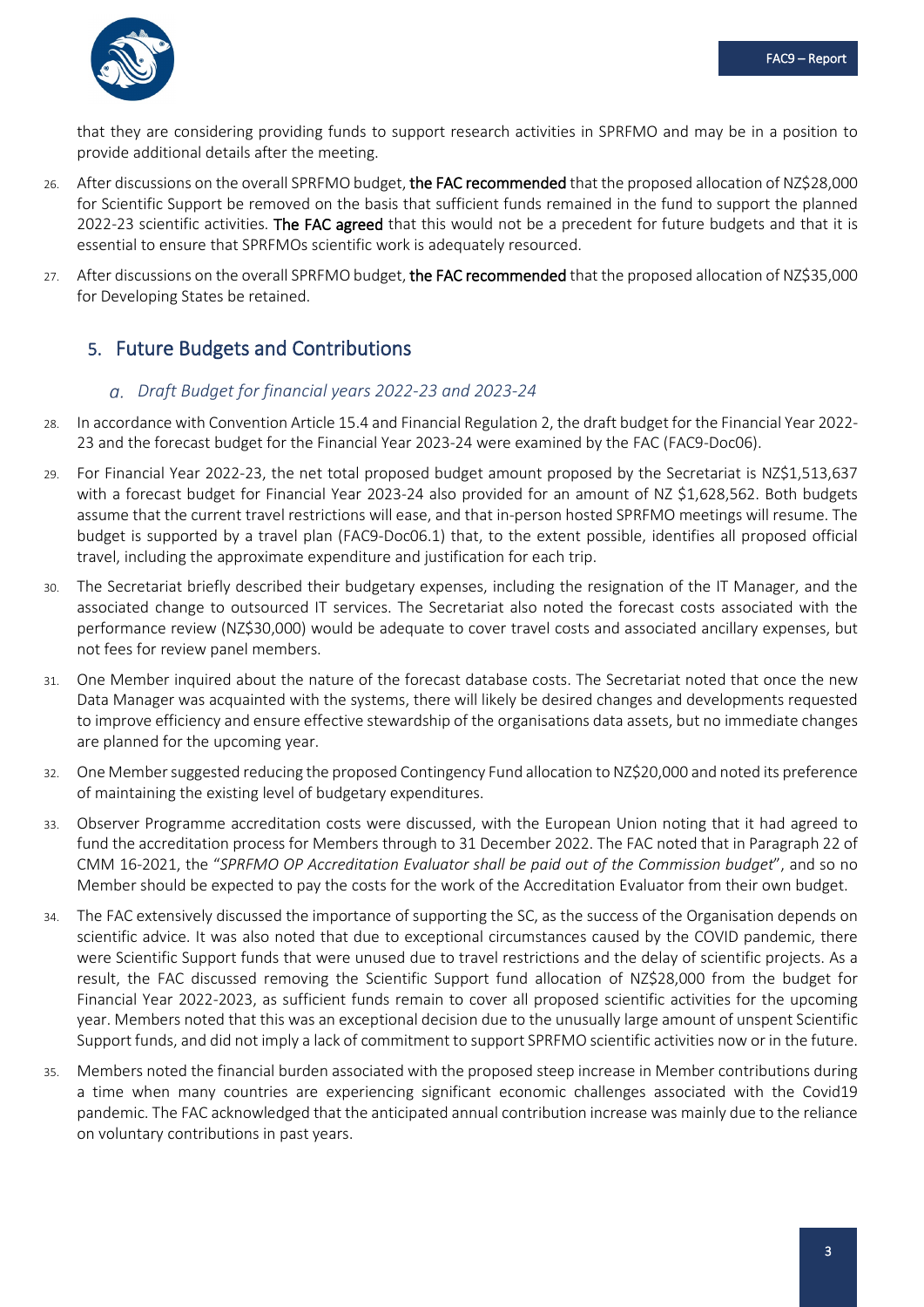

- 36. The Secretariat introduced COMM10-WP03 which updated the proposed draft and forecast budgets to show the effects of reallocating the amount previously proposed for an IT Manager into the item for IT support (reflecting the now outsourced IT services) and removal of the 2022-23 allocation to the Scientific Support Fund. The FAC recommended that the 2022-23 budget as shown in COMM-WP03 be accepted by the Commission.
- 37. In accordance with Financial Regulation 4.7, It was noted that the contributions have been calculated based on the financial formula adopted in the 6th Commission Meeting.
- 38. The FAC noted the significant increase in contributions was not associated with an increase in operating costs, but rather because voluntary contributions had supplemented the budget in previous years. The FAC agreed to recommend that the budget be funded through a combination of Member contributions and other sources to assist Members to manage the increase in budget fluctuations. In doing so, the FAC agreed to reallocate 2021-22 unspent travel and anticipated CNCP contributions to offset the 2022-23 budget. Chile expressed their willingness to maintain its contribution from the 2021-22 financial year. The FAC thanked Chile. The Secretariat agreed to transmit WP16 to Members and proposed the work continue in the Commission.

# <span id="page-7-0"></span>6. Matters Concerning the Financial Regulations

### <span id="page-7-1"></span>*a. Operation of the Developing States Fund and the Scientific Support Fund*

- 39. The Secretariat prepared a paper (FAC9-Doc08) in response to a request made by FAC8 where several Members and the SC had expressed that they were in favour of reviewing the caps on the Scientific Support and Developing States Fund.
- 40. Regarding the operation of the Developing States Fund, FAC9-Doc08 included a proposal to remove the cap on unspent appropriations as set by Financial Regulation 2.4, transfer the balance of the Special Requirements Fund to the Developing States Fund and discontinue the Special Requirements Fund. The proposed change would allow for greater transparency of funding sources, including voluntary contributions, and would still be subject to the same level of FAC oversight as previously.
- 41. A clarification was made that allocations to the Developing States Fund that were not used for travel and meeting attendance could in fact be used for other purposes (e.g., capacity building activities); this was reflected in a revision to the paper (FAC9-Doc08\_rev1).
- 42. The FAC agreed with the proposed actions suggested by the Secretariat in FAC9-Doc08\_rev1 regarding operation of the Developing States Fund. The FAC noted that these actions would require a revision of the Financial Regulations and requested the Secretariat produce a Working Paper.
- 43. The Secretariat presented COMM10-WP05 containing suggested revisions to the Financial Regulations to support the operation of the Developing States Fund. One Member requested that the proposed text in paragraph 5 be adjusted to clarify that the funds are to be reviewed annually. Another Member requested more time to fully consider the proposed changes. The Secretariat offered to produce a revised paper incorporating the suggestion and the FAC agreed that this WP should be further considered during the Commission meeting.
- 44. FAC9-Doc08 rev1 similarly proposed to remove the cap on unspent appropriations in the Scientific Support Fund. As the Scientific Support Fund grows, with the additional projects and allocations required to support the SPRFMO objectives, the likelihood of exceeding the cap has increased. Last year, the FAC recalled that a derogation was made to carry over the surplus, and the FAC is faced with the same situation again this year especially considering that many of the intended scientific activities have been delayed due to the pandemic.
- 45. Three options were discussed by the FAC to address the cap issue in the Scientific Support Fund: i) to retain the cap and make an exceptional decision again to carry over the surplus; ii) increase the cap; or iii) remove the cap altogether.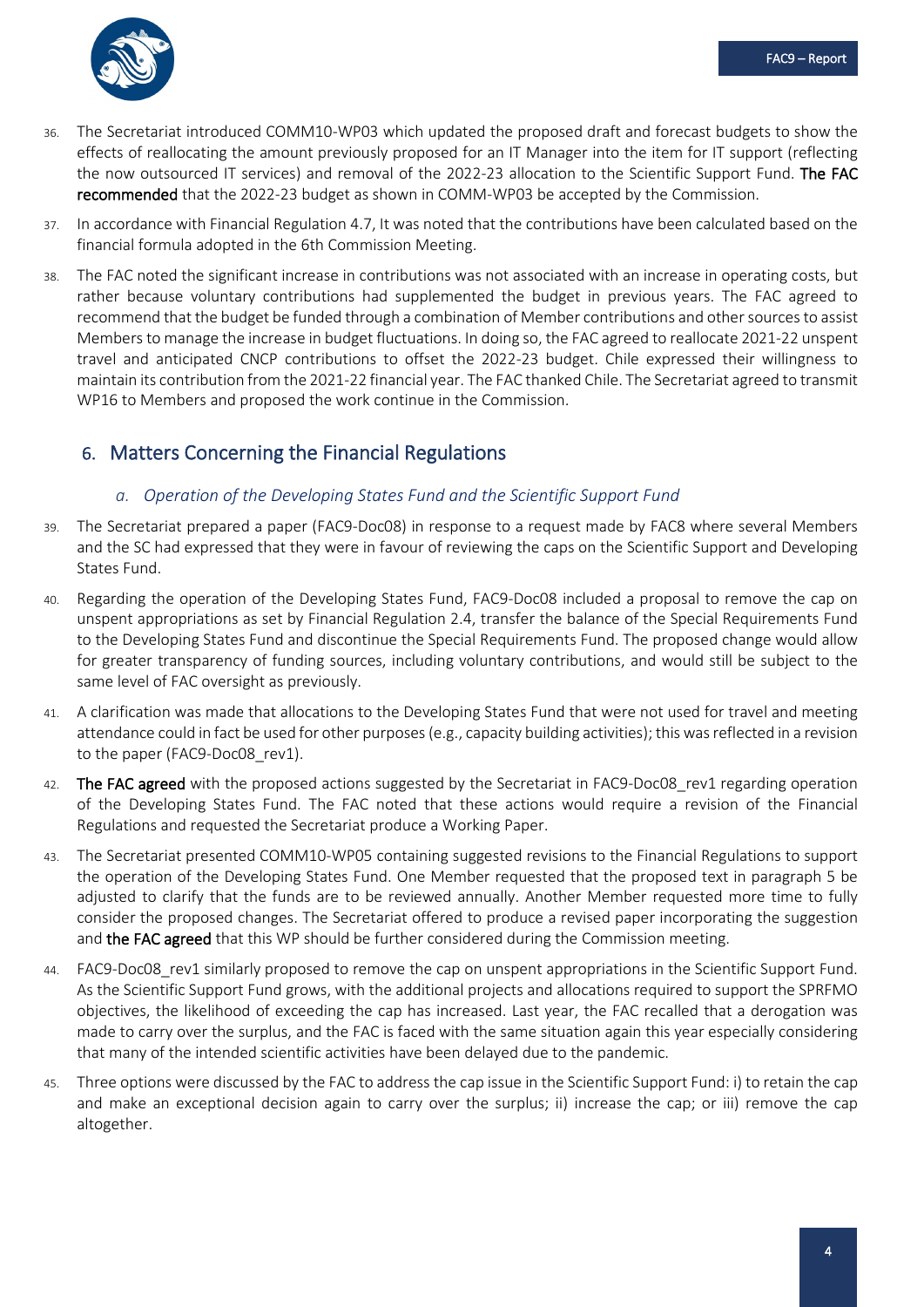

- 46. It was noted that the there was an important distinction between unspent appropriations versus uncommitted appropriations (most of the appropriations towards the Scientific Support Fund are committed as indicated in the SC multi annual workplan).
- 47. Members generally supported a derogation of Scientific Support funds for Financial Year 2022-23 as not all Members were comfortable with removing the cap on surplus funds nor was there broad acceptance to increase the cap at this point. There was, however, acceptance of rolling over the unused funds to be made available for the upcoming financial year. It was noted by the FAC that by agreeing to another derogation, the potential administrative burden associated with dealing with excess surplus in future years has not been mitigated.
- The FAC recommended the Commission approve a derogation to carry over the unused Scientific Support funds from Financial Year 2021-22 for use in the Financial Year 2022-23 but does not recommend any further changes to the cap at this time.

# <span id="page-8-1"></span><span id="page-8-0"></span>7. Matters Concerning the Secretariat and the Staff Regulations

#### *a. Secretariat report on 2021 intersessional period activities*

49. The Secretariat referred to FAC9-Doc09\_rev1 and highlighted that Annex 1 shows a significant increase in the number of data files being processed by the Secretariat (twice the amount received last year, mostly related to transhipment notifications) and Annex 2 shows the number and type of new tasks assigned to the Secretariat last year (in addition to those assigned previously). One Member requested additional detail regarding one of the meetings that the Executive Secretary attended as well as clarifications on the presented list of observers. The Executive Secretary committed to circulate a letter after the meeting regarding his participation at the Sustainable Ocean Initiative Globe Dialogue with Regional Seas Organisations and Regional Fishery Bodies (virtual workshop). The Secretariat committed to produce a revised paper with the necessary clarifications. Noting the lack of time the FAC was not able to note the paper but recommended that the Commission consider a rev2 version once it was available.

#### <span id="page-8-2"></span>*b. Secretariat Staffing Strategy*

- 50. Before introducing FAC9-Doc10, the Executive Secretary updated the FAC regarding recent changes that have occurred within the Secretariat. Mr John Cheva has resigned from his part-time position after working for the Organisation for 5 years and Ms Marianne Vignaux, the previous Data Manager, has moved on from the Organisation after working for SPRFMO since (and prior to) its inception. The FAC acknowledged the efforts of past staff and wished them all the best in the future.
- 51. The Executive Secretary introduced the new Data Manager, Dr Tiffany Vidal, and the FAC warmly welcomed her to the Organisation.
- 52. The Executive Secretary introduced a workplan to develop a Secretariat strategic plan that intended to use Member input to inform Secretariat tasking and priorities and ensure that the future resourcing needs of the Organisation are met. The FAC expressed disappointment that they did not get a staffing strategy considering that this item had been requested in 2020 and felt that a Secretariat strategic plan was unnecessary. The FAC reiterated its request for a staffing strategy, to be presented at the next FAC meeting, to ensure the staffing profile is appropriate.
- 53. The Executive Secretary informed the FAC that those professional staff who required visas to work in New Zealand are issued with Official visas that expire after ten years and that currently there is one Secretariat staff member who is approaching the ten-year maximum. The Executive Secretary intends to work with the appropriate New Zealand government authorities to bring forward a paper to FAC next year that will provide a more complete picture of this situation and any related Member considerations.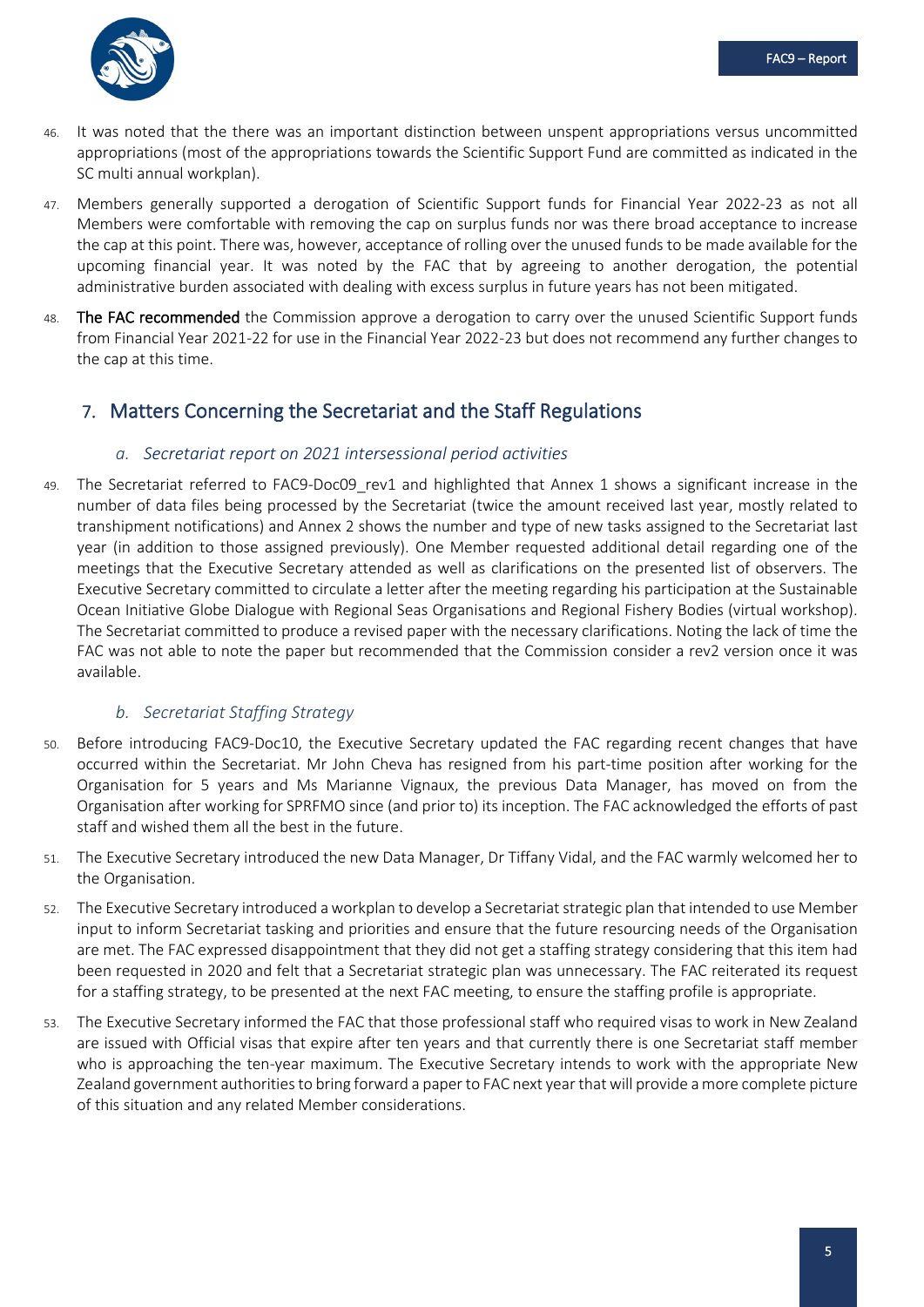

#### <span id="page-9-0"></span>*c. Secretariat staff performance review summary*

54. The Executive Secretary referred to FAC9-Doc11 Restricted which summarised the staff performance reviews according to Staff Regulation 6.6. The FAC noted this paper with no discussion

## <span id="page-9-1"></span>8. Meetings of the Commission & Subsidiary Bodies

#### <span id="page-9-2"></span>*a. Date and Venue for 2023*

55. The Russian Federation confirmed their ability and intention to host the 2023 Annual meeting (COMM11) in St Petersburg. The FAC warmly welcomed this confirmation and expressed a sincere hope that they would be able to resume face-to-face meetings in 2023.

#### <span id="page-9-3"></span>*b. Potential hosting 2024 & 2025*

56. Ecuador confirmed their ability to host the annual meeting in 2024 (COMM12) and the FAC thanked them for their flexibility considering the delays in the annual meeting cycle caused by the Covid19 pandemic.

#### <span id="page-9-4"></span>*c. Scientific Committee Meeting 2022 and potential hosting 2022 & 2023*

- 57. Korea re-confirmed its ability and intention to host the 2022 SC10 meeting (subject to global circumstances). The dates would be sometime between mid-September and mid-October including the pre-SC workshops. Korea would confirm the dates in consultation with the Secretariat and the SC Chair as soon as possible, and advise the Commission accordingly.
- 58. Panama offered to host the 2023 SC meeting.
- 59. On behalf of the SC, the FAC thanked Korea and Panama for their offers.

### <span id="page-9-5"></span>9. Other Matters

#### <span id="page-9-6"></span>*FAC Vice-Chairperson (currently vacant)*

60. There were no nominations for a FAC vice-Chairperson, and the Chairperson requested that Members consider the vacant position further during the upcoming Commission meeting.

#### <span id="page-9-7"></span>*SPRFMO Anniversary Campaign*

61. The Secretariat presented FAC9-Doc13 outlining potential options and activities to celebrate the 10-year anniversary of the organisation. The FAC agreed that much had been accomplished and that this should be celebrated. The reprint of the Convention was generally supported, however the FAC considered that the anniversary campaign should have a low environmental impact. The FAC also queried whether the timeframes were too ambitious for agreeing the content of any publications. The FAC recommended that the proposed budget allocation of NZ\$20,000 is accepted noting that the item for polo shirts would be removed, the timeframes may be extended, and the Secretariat should remain mindful of environmental impacts when progressing the campaign.

### <span id="page-9-8"></span>*2nd phase of the Common Oceans ABNJ Program*

62. The FAO presented the Deep Seas project (COMM10-Obs01), its relationship to SPRFMO activities and the extent to which SPRFMO could be involved. Many members expressed in principle support for the proposal by the FAO and recommended that Members continue working on this issue in the margins. The FAC noted that SPRFMO comments on the proposal would be provided to the Commission.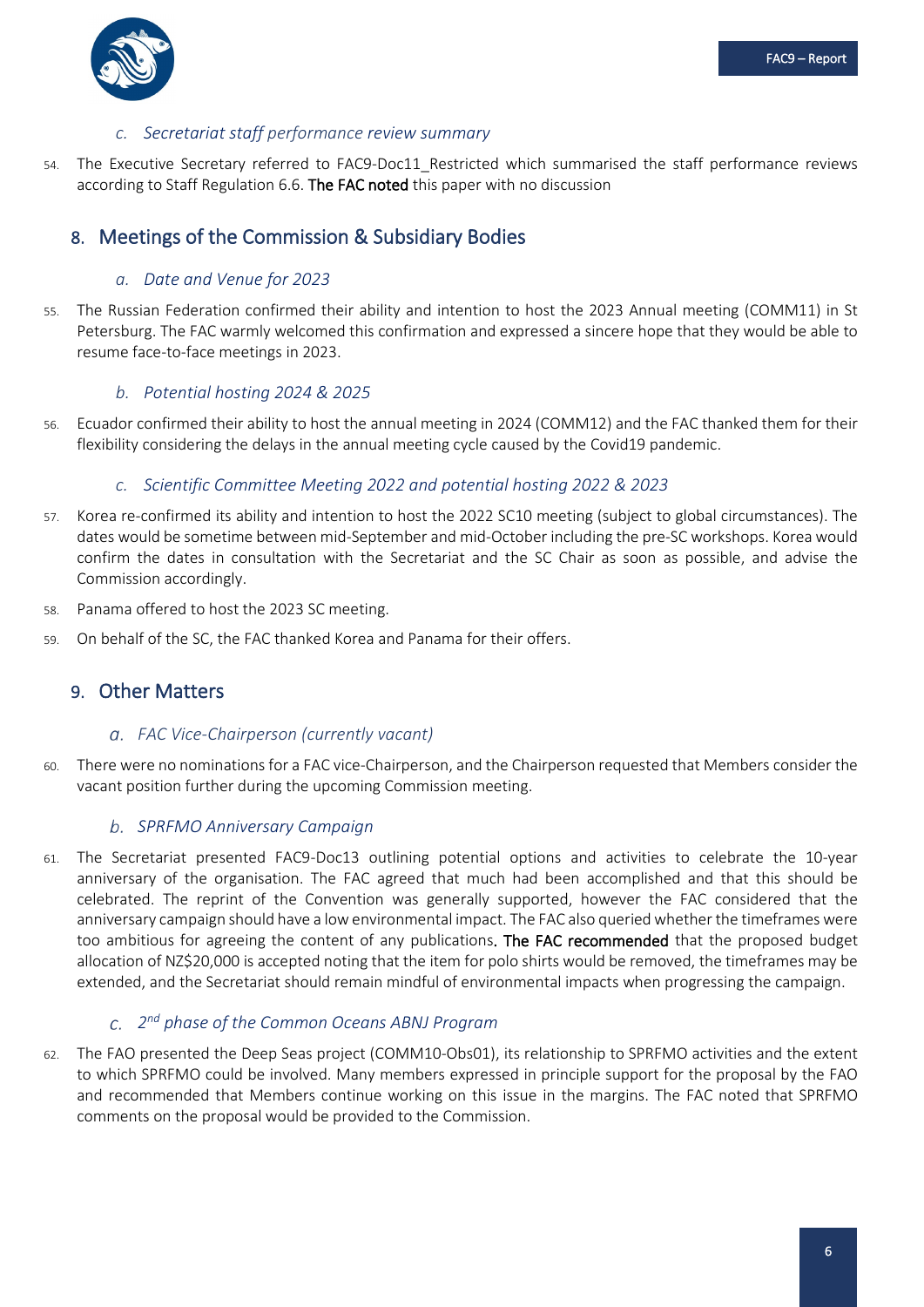

63. COMM10-Obs06 was presented by a representative for the Global Ocean Forum who outlined the cross sectorial project intention to build and enhance capacity in ABNJ. The FAC was unable to consider this paper during its meeting due to timing constraints and recommended that the Commission give it further consideration.

# <span id="page-10-0"></span>10. Adoption of Report

64. The FAC9 adopted the report on 22 January 2022 at 12:33 pm NZDT.

# <span id="page-10-1"></span>11. Meeting Close

65. The meeting was closed on 22 January 2022 at 12:34 pm NZDT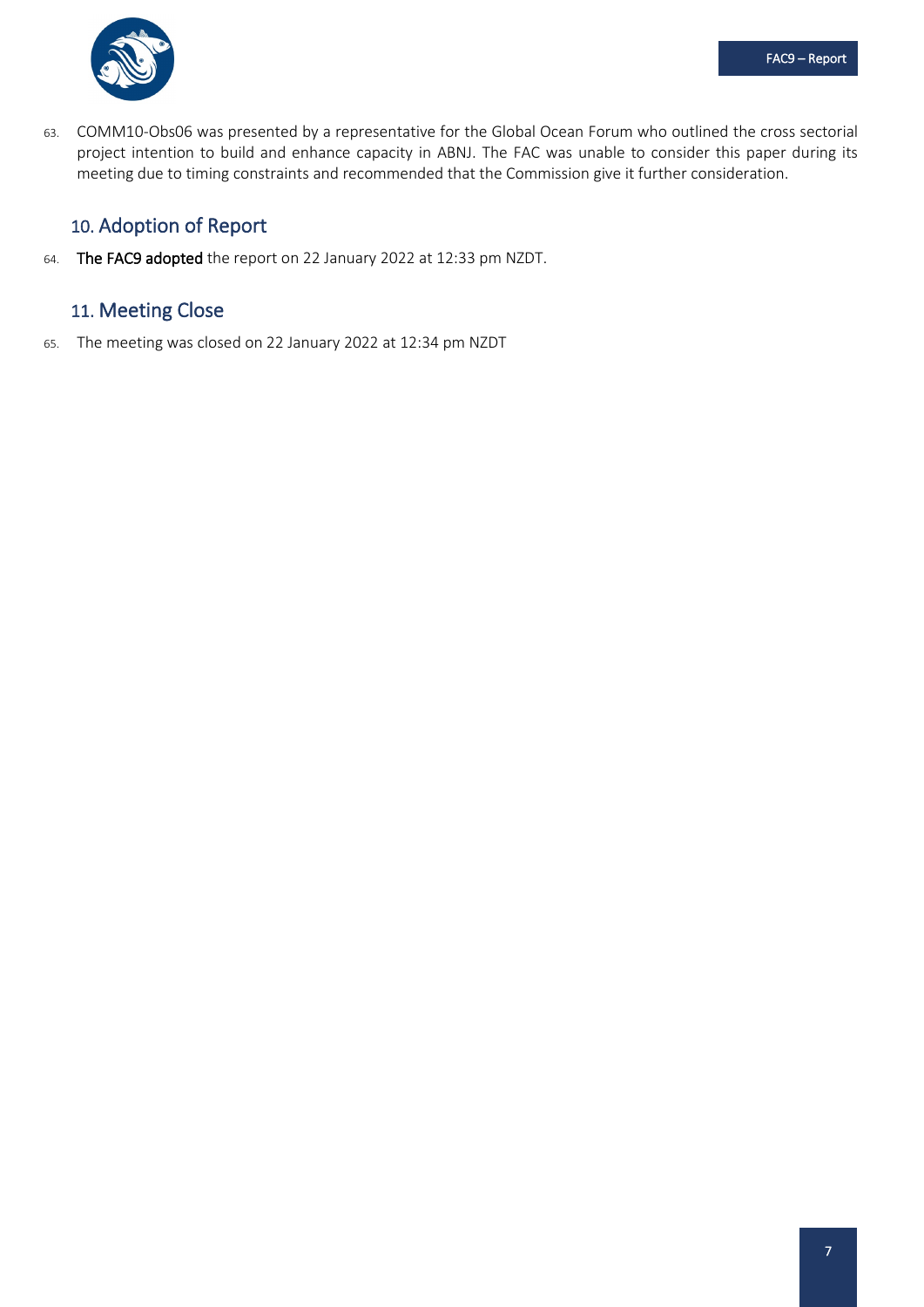

# <span id="page-11-0"></span>**9TH MEETING OF THE FINANCE AND ADMINISTRATION COMMITTEE (FAC)**

*Held remotely, 18 - 22 January 2022 (NZDT)*

# ANNEX 1 – List of Participants

# FAC CHAIRPERSON

Jimmy VILLAVICENCIO FAC Chairperson jvillavicencio@v-a.com.ec

# **MEMBERS**

# AUSTRALIA

Jo ELPHINSTONE Department of Agriculture, Water and the Environment jo.elphinstone@awe.gov.au

Viv FERNANDEZ Australian Fisheries Management Authority viv.fernandes@afma.gov.au

Kathryn BENNING Australian Fisheries Management Authority kathryn.benning@afma.gov.au

Tristan DEWICK Department of Agriculture, Water and the Environment tristan.dewick@awe.gov.au

Lynda GOLDSWORTHY Institute of Marine and Antarctic Sciences, University of Tasmania lynda.goldsworthy@utas.edu.au

# CHILE

Alicia GALLARDO Undersecretariat for Fisheries and Aquaculture agallardo@subpesca.cl

Mauro URBINA Undersecretariat for Fisheries and Aquaculture

#### murbina@subpesca.cl

Katherine BERNAL Undersecretariat for Fisheries and Aquaculture kbernal@subpesca.cl

Pablo ORTIZ National Fisheries and Aquaculture Service portiz@sernapesca.cl

Victor ESPEJO Undersecretariat of Fisheries and Aquaculture vespejo@subpesca.cl

Julio JORQUERA Undersecretariat for Fisheries and Aquaculture jjorquera@subpesca.cl

Francisco FERNÁNDEZ National Fisheries and Aquaculture Service ffernandezu@sernapesca.cl

Aurora GUERRERO Undersecretariat for Fisheries and Aquaculture aguerrero@subpesca.cl

Jacqueline SALAS Undersecretariat for Fisheries and Aquaculture jsquiroga@subpesca.cl

Cristian QUEZADA Undersecretariat for Fisheries and Aquaculture cquezada@subpesca.cl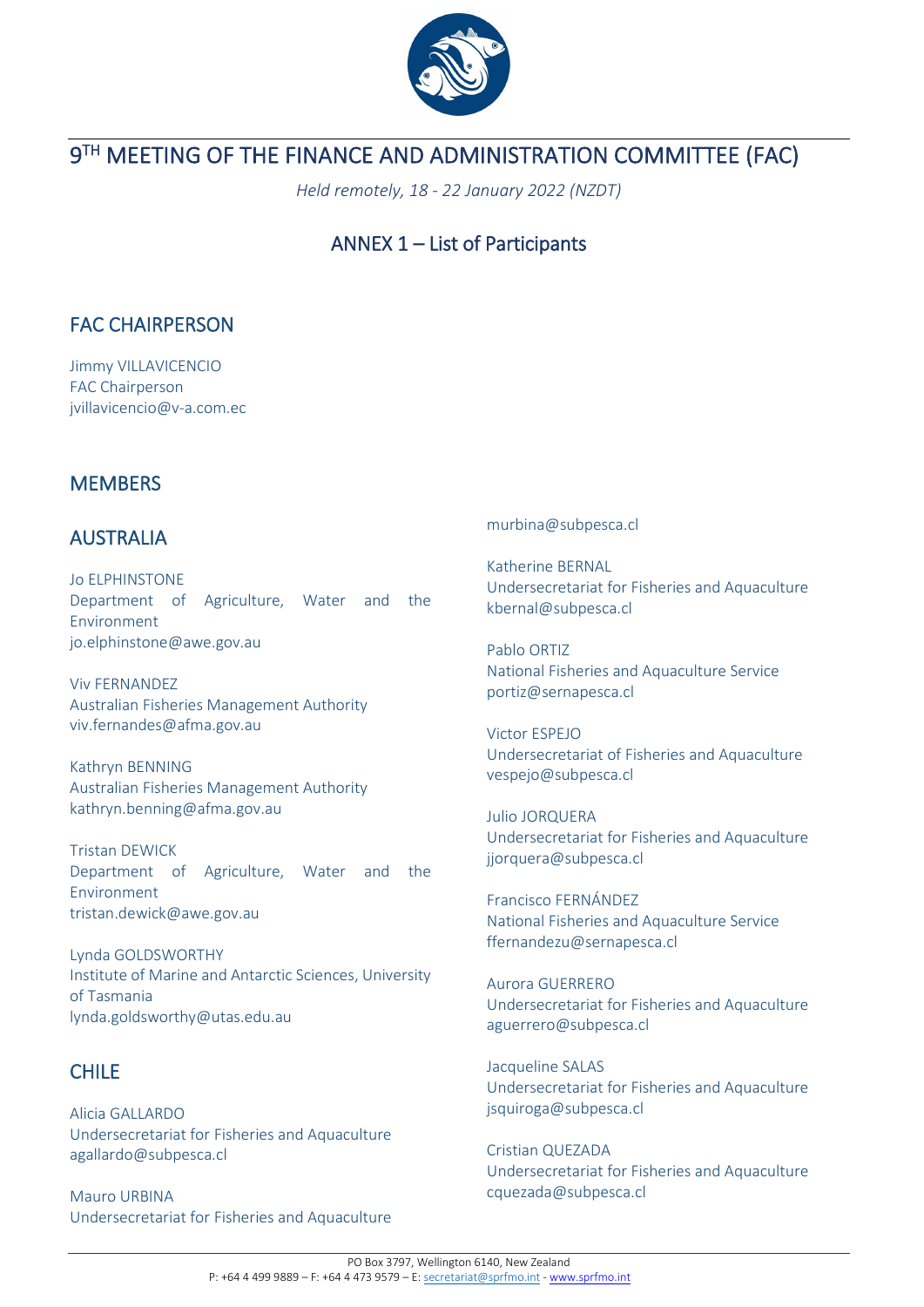

Marcos TRONCOSO Undersecretariat for Fisheries and Aquaculture mtroncoso@subpesca.cl

Lorena BUROTTO Undersecretariat for Fisheries and Aquaculture lburotto@subpesca.cl

Carlos AHUMADA National Fisheries and Aquaculture Service cahumadaq@sernapesca.cl

Ricardo CARCAMO Directemar rcarcamo@directemar.cl

Paola ARROYO Directemar parroyom@directemar.cl

Renzo TASCHERI IFOP renzo.tascheri@ifop.cl

Aquiles SEPULVEDA Fishery Research Institute asepulveda@inpesca.cl

Maximiliano ALARMA Centro de Investigación Aplicada del Mar alarmam@gmail.com

Andres COUVE Sonapesca andrescouve@entelchile.net

Macarena CEPEDA ASIPES macarenacepeda@asipes.cl

Andres DAROCH FoodCorp Chile SA adaroch@fcc.cl

Riola SOLANO Lota Protein S.A. rsolano@schultzysolano.cl

Miguel Angel ESCOBAR CORPESCA S.A. mescobar@corpesca.cl

### **CHINA**

Haiwen SUN Ministry of Agriculture and Rural Affairs bofdwf@126.com

Ce LIU China Overseas Fisheries Association liuce@cofa.net.cn

Gang LI Shanghai Ocean University g-li@shou.edu.cn

Leilei Zou LI Shanghai Ocean University lllzou@shou.edu.cn

Meng WANG China Overseas Fisheries Association wangmeng@cofa.net.cn

### COOK ISLANDS

Kerrie ROBERTSON Ministry of Marine Resources k.robertson@mmr.gov.ck

Latishia MAUI Ministry of Marine Resources l.maui@mmr.gov.ck

Andrew JONES Ministry of Marine Resources a.jones@mmr.gov.ck

## CUBA

Nora YONG MENA International Affairs and Communications, MINAL nora.yong@minal.gob.cu

Gilda María DIEPPA SANABARIA Legal Department, MINAL gilda.dieppa@minal.gob.cu

Mercedes FERNANDEZ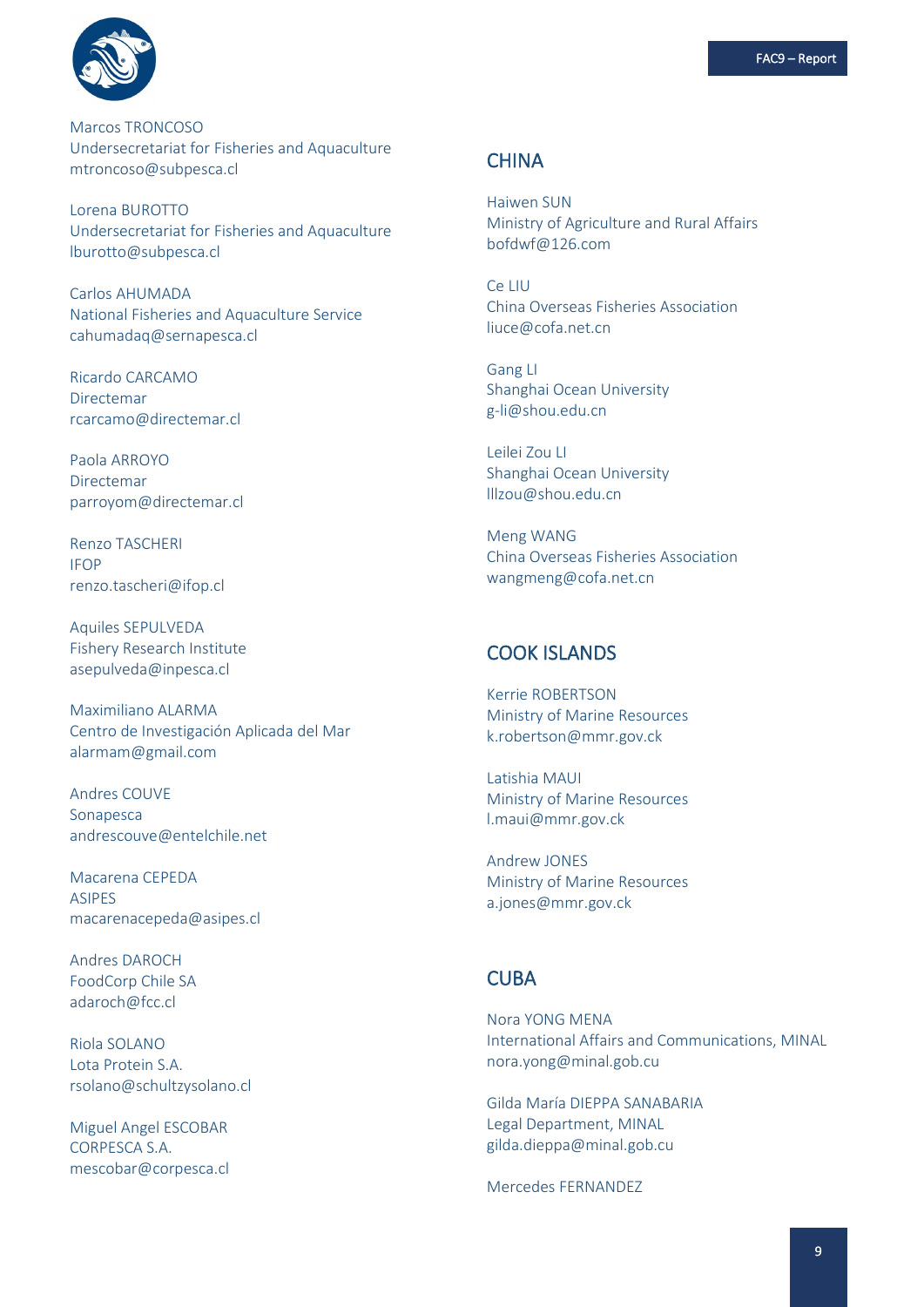

Legal Department, MINAL mercedes.fernandez@minal.gob.cu

### **ECUADOR**

**Andres ARENS** Ministry of Production, Foreign Trade, Investment and Fisheries aarens@produccion.gob.ec

Jose Isidro ANDRADE Ministry of Production, Foreign Trade, Investment and Fisheries jandrade@produccion.gob.ec

Rebeca ESPINOZA Ministry of Production, Foreign Trade, Investment and Fisheries respinoza@produccion.gob.ec

Jorge COSTAIN Transmarina icostain@transmarina.com

**Guillermo MORAN** Transmarina gamv6731@gmail.com

Maria Belen MONTESINOS Transmarina bmontesinos@tracendio.com

### **EUROPEAN UNION**

Fiona HARFORD **European Commission** fiona.harford@ec.europa.eu

**Benoit MARCOUX European Commission** benoit.marcoux@ext.ec.europa.eu

Jéróme CHLADEK German Federal Ministry of Food and Agriculture jerome.chladek@bmel.bund.de

Joanna CIAGADLAK-SOCHA Ministry of Agriculture and Rural Development, Poland

joanna.ciagadlak-socha@minrol.gov.pl

Anna ROKOSZ Ministry of Agriculture and Rural Development, Poland anna.rokosz@minrol.gov.pl

**Stanislaw KASPEREK** General Sea Fisheries Inspectorate, Poland stanislaw.kasperek@girm.gov.pl

**Rob BANNING** Parlevliet & Van der Plas  $rba@pp\text{-}group.eu$ 

**Gerard VAN BALSEOORT** Pelagic Freezer-trawler Association gbalsfoort@pelagicfish.eu

Diederik PARLEVLIET Parleyliet & Van der Plas B.V. sec@pp-group.eu

## **FAROE ISLANDS**

Durita JÓANSDÓTTIR Ministry of Foreign Affairs and Culture duritali@ummr.fo

**Janet NORREGAARD** Ministry of Fisheries janet.norregaard@fisk.fo

Per GULKLETT P/F Thor per@thor.fo

## **KOREA**

**Geunryeong KIM** Ministry of Oceans and Fisheries geunryeongkim@korea.kr

**Ilkang NA** Ministry of Oceans and Fisheries ikna@korea.kr

**Taerin KIM Fisheries Monitoring Centre**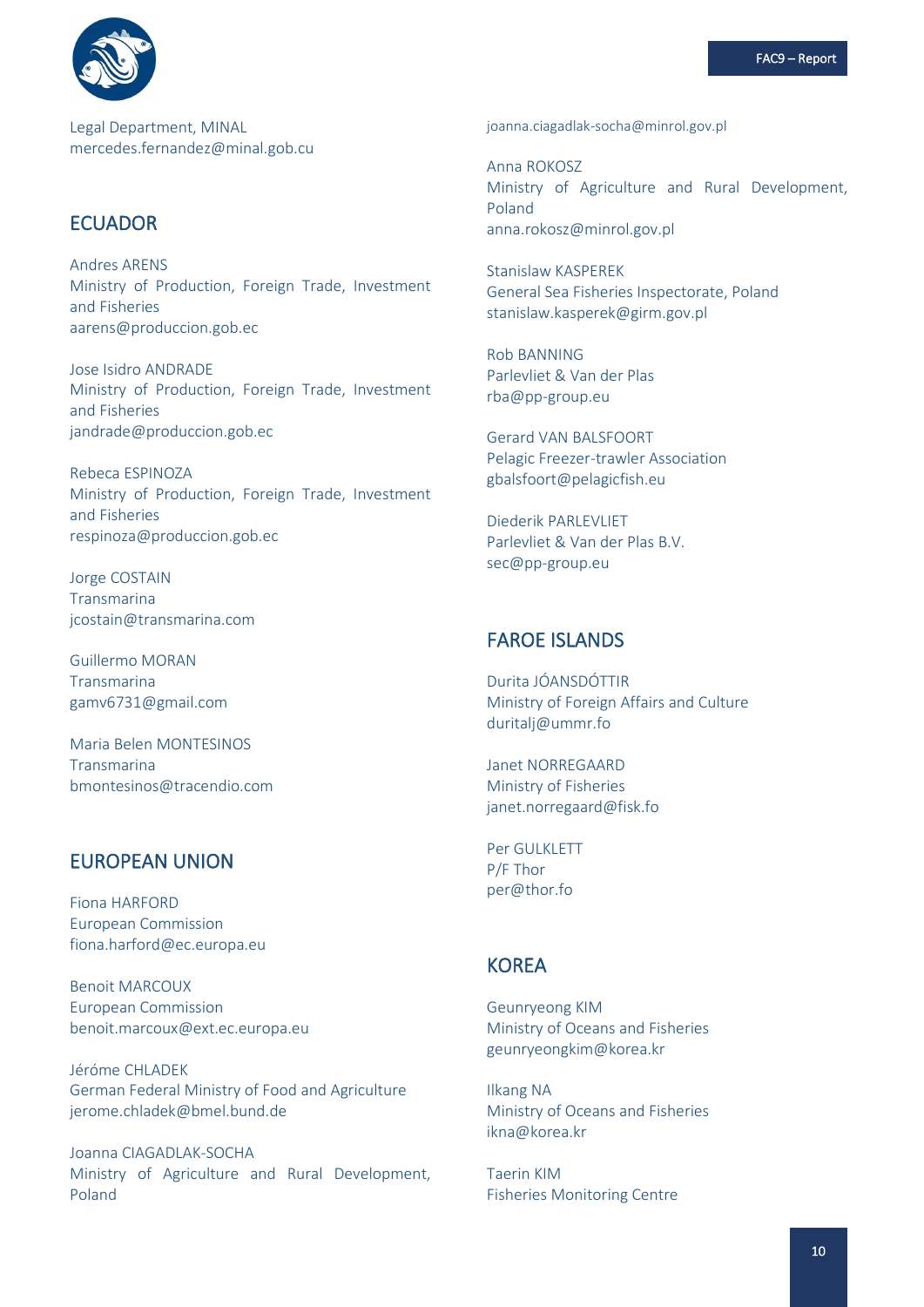

#### shararak@korea.kr

Donghwan CHOE Korea Overseas Fisheries Association dhchoe@kosfa.org

Soomin KIM Korea Overseas Fisheries Cooperation Center soominkim@kofci.org

Yoon Hyung KIM Dongwon Industries Co. Ltd. unhyung@dongwon.com

## NEW ZEALAND

Geremy SCHOFIELD Ministry for Primary Industries geremy.schofield@mpi.govt.nz

Tiffany BOCK Ministry for Primary Industries tiffany.bock@mpi.govt.nz

Monique MESSINA Ministry for Primary Industries Monique.Messina@mpi.govt.nz

Marco MILARDI Ministry for Primary Industries marco.milardi@mpi.govt.nz

Abby HUTCHISON Ministry of Foreign Affairs and Trade abby.hutchison@mfat.govt.nz

Jordan MURPHY Ministry for Primary Industries jordan.murphy@mpi.govt.nz

Shane GEANGE Department of Conservation sgeange@doc.govt.nz

Ruby MOYNIHAN MAGSIG Department of Conservation rmagsig@doc.govt.nz

Kim DRUMMOND Te Ohu Kaimoana kim.drummond@teohu.maori.nz Colin SMITH Westfleet Fishing Ltd colin@westfleet.co.nz

### PERU

Mario CAVERO Ministerio de la Producción mcavero@produce.gob.pe

Marilú BOUCHÓN Instituto del Mar del Peru mbouchon@imarpe.gob.pe

Dalia CHANG Ministerio de la Producción dchang@produce.gob.pe

Jianphier PLETICKOSIC Ministry of Foreign Affairs jpletickosichl@rree.gob.pe

Jorge CSIRKE Instituto del Mar del Peru jorge.csirke@gmail.com

Alejandro VELÁSQUEZ Ministerio de la Producción avelasquez@produce.gob.pe

Alejandra PAZ Ministry of Foreign Affairs apaz@rree.gob.pe

Walter BARRERA Ministerio de la Producción wbarrera@produce.gob.pe

Riter VARGAS Ministerio de la Producción rvargas@produce.gob.pe

Gertrudis QUIJADA Ministerio de la Producción gquijada@produce.gob.pe

Albina RUIZ Ministerio de la Producción aruizr@produce.gob.pe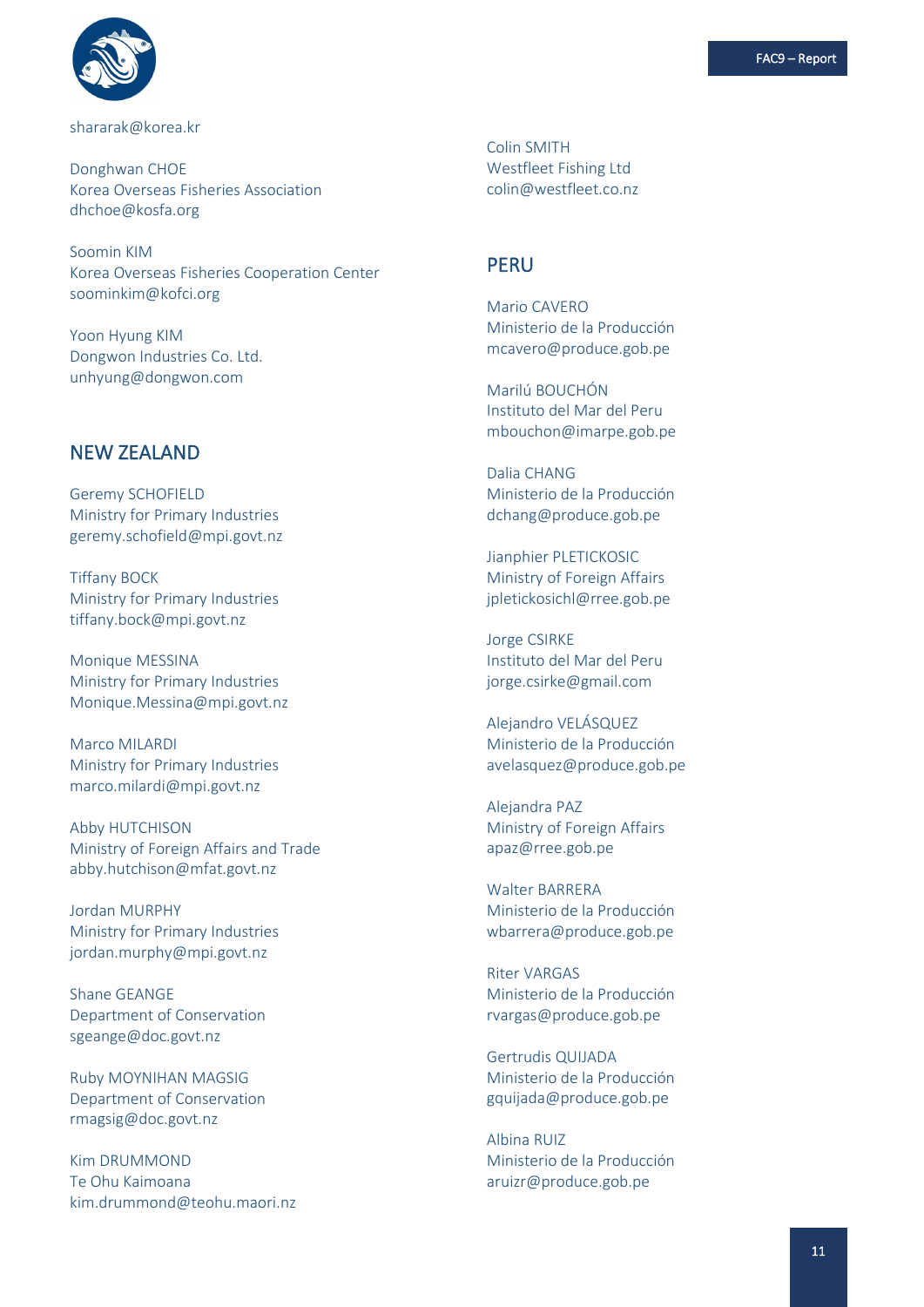

Miguel LLEELLISH Ministerio de la Producción mlleellish@produce.gob.pe

Lincol POLO Ministerio de la Producción Juancamilorh2019@gmail.com

Ana ALEGRE Instituto del Mar del Peru palegre@imarpe.gob.pe

Pablo MARÍN Instituto del Mar del Peru pmarin@imarpe.gob.pe

Giovanna SOTIL Instituto del Mar del Peru gsotil@imarpe.gob.pe

Juan ARGÚELLES Instituto del Mar del Peru jarguelles@imarpe.gob.pe

Daniel GRADOS Instituto del Mar del Peru dgrados@imarpe.gob.pe

Jimena MENDOZA Instituto del Mar del Peru jimendoza@imarpe.gob.pe

Sandra CAHUIN Instituto del Mar del Peru scahuin@imarpe.gob.pe

## RUSSIAN FEDERATION

Dmitry KREMENYUK Federal Agency for Fisheries d.kremenyuk@fishcom.ru

Aleksandr NESTEROV Federal Research Institute of Fisheries and Oceanography (VNIRO) nesterov@atlantniro.ru

Efim GERBER Federal Research Institute of Fisheries and Oceanography (VNIRO) neptun@atlantniro.ru

Grigory MASLYANKIN Federal Research Institute of Fisheries and Oceanography (VNIRO) maslyankin@atlantniro.ru

Mikhail LARIONOV Murmansk Trawl Fleet lm@noreboafrica.com

## CHINESE TAIPEI

Ming-Fen WU Fisheries Agency mingfen@ms1.fa.gov.tw

Shih-Ming KAO National Sun Yat-Sen University kaosm@udel.edu

Fang-Chia HSU Overseas Fisheries Development Council melody0555@ofdc.org.tw

Tzu-Yao CHEN Department of International Organisations tychen01@mofa.gov.tw

### UNITED STATES OF AMERICA

Michael TOSATTO NOAA Fisheries michael.tosatto@noaa.gov

Colin BRINKMAN US Department of State brinkmancc@state.gov

Michael BRAKKE NOAA Fisheries, Office of International Affairs and Seafood Inspection michael.brakke@noaa.gov

Elizabeth O'SULLIVAN NOAA Fisheries elizabeth.osullivan@noaa.gov

Emily REYNOLDS NOAA Fisheries emily.reynolds@noaa.gov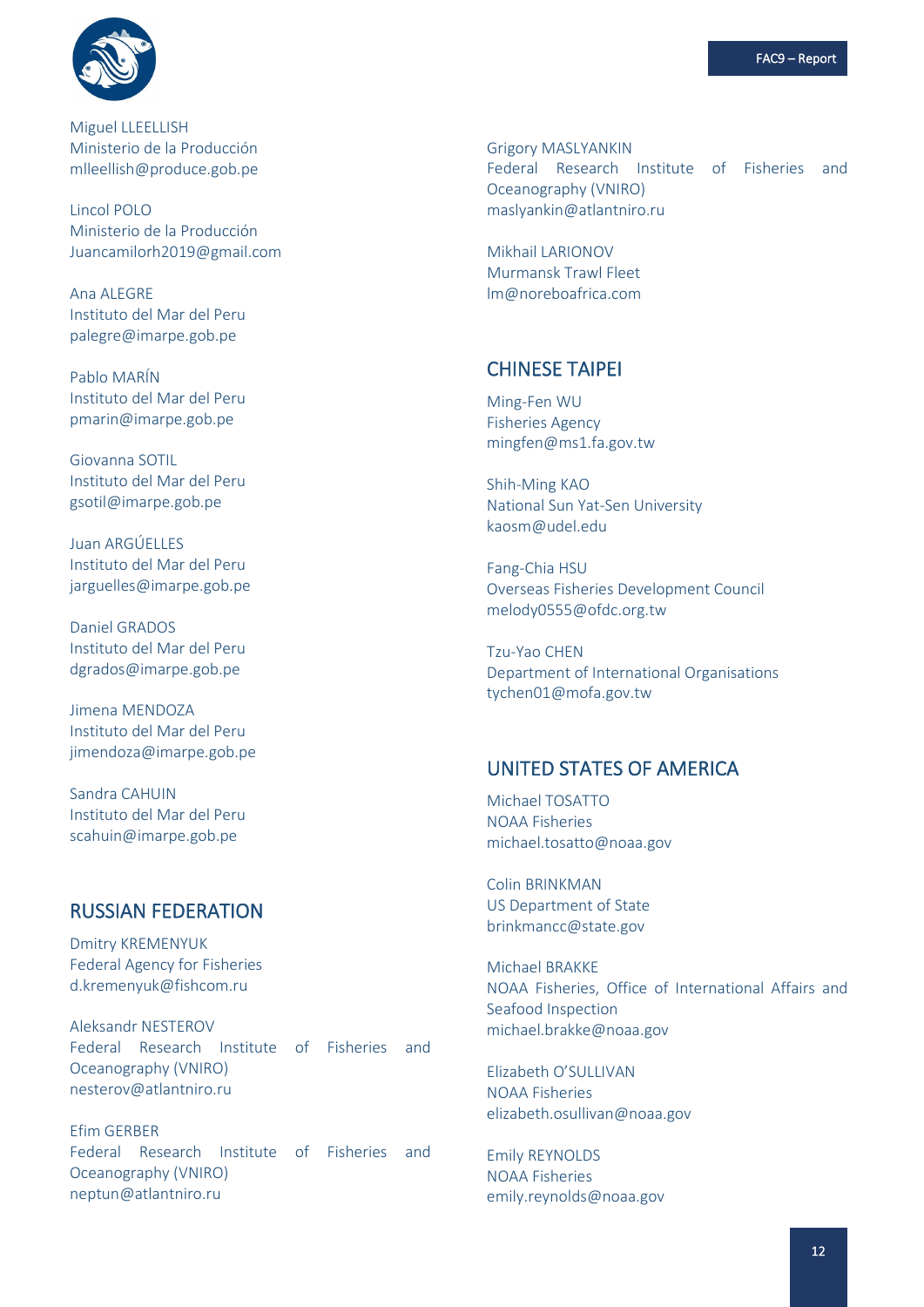

Emily CRIGLER NOAA Fisheries emily.crigler@noaa.gov

Kristen CALDWELL US Coast Guard kristen.b.caldwell@uscg.mil

Laura CIMO NOAA Fisheries Office of International Affairs and Seafood Inspection laura.cimo@noaa.gov

Martina SAGAPOLU NOAA Fisheries Office of Law Enforcement martina.sagapolu@noaa.gov

Terry BOONE NOAA Fisheries Office of Law Enforcement terry.boone@noaa.gov

John SYSLO NOAA Fisheries john.syslo@noaa.gov

Katheryn PATTERSON NOAA Fisheries katheryn.patterson@noaa.gov

Archie SOLIAI Western Pacific Regional Fishery Management Council archie.soliai@gmail.com

### VANUATU

Gerry GEEN Vanuatu Fisheries ggeen@bigpond.net.au

Tony ZUANICH Unimed Glory SA tony@unimedshipping.com

## **CNCPs**

CURACAO Ramon CHONG Ministry of Economic Development ramon.chong@gobiernu.cw

Stephen MAMBI Ministry of Economic Development stephen.mambi@gobiernu.cw

Michael SUAREZ Ministry of Economic Development michael.suarez@gobiernu.cw

### LIBERIA

Francis BOIMAH National Fisheries and Aquaculture Authority fboimah@nafaa.gov.lr

### PANAMA

Flor TORRIJOS Aquatic Resources Authority ftorrijos@arap.gob.pa

Raúl DELGADO Aquatic Resources Authority rdelgado@arap.gob.pa

Vivian QUIROS Aquatic Resources Authority vquiros@arap.gob.pa

Rudick KANT Aquatic Resources Authority rkant@arap.gob.pa

## INTER GOVERNMENTAL ORGANISATIONS

#### FAO

William EMERSON NFIDD - FAO william.emerson@fao.org

Anthony THOMPSON NFIDD - FAO anthony.thompson@fao.org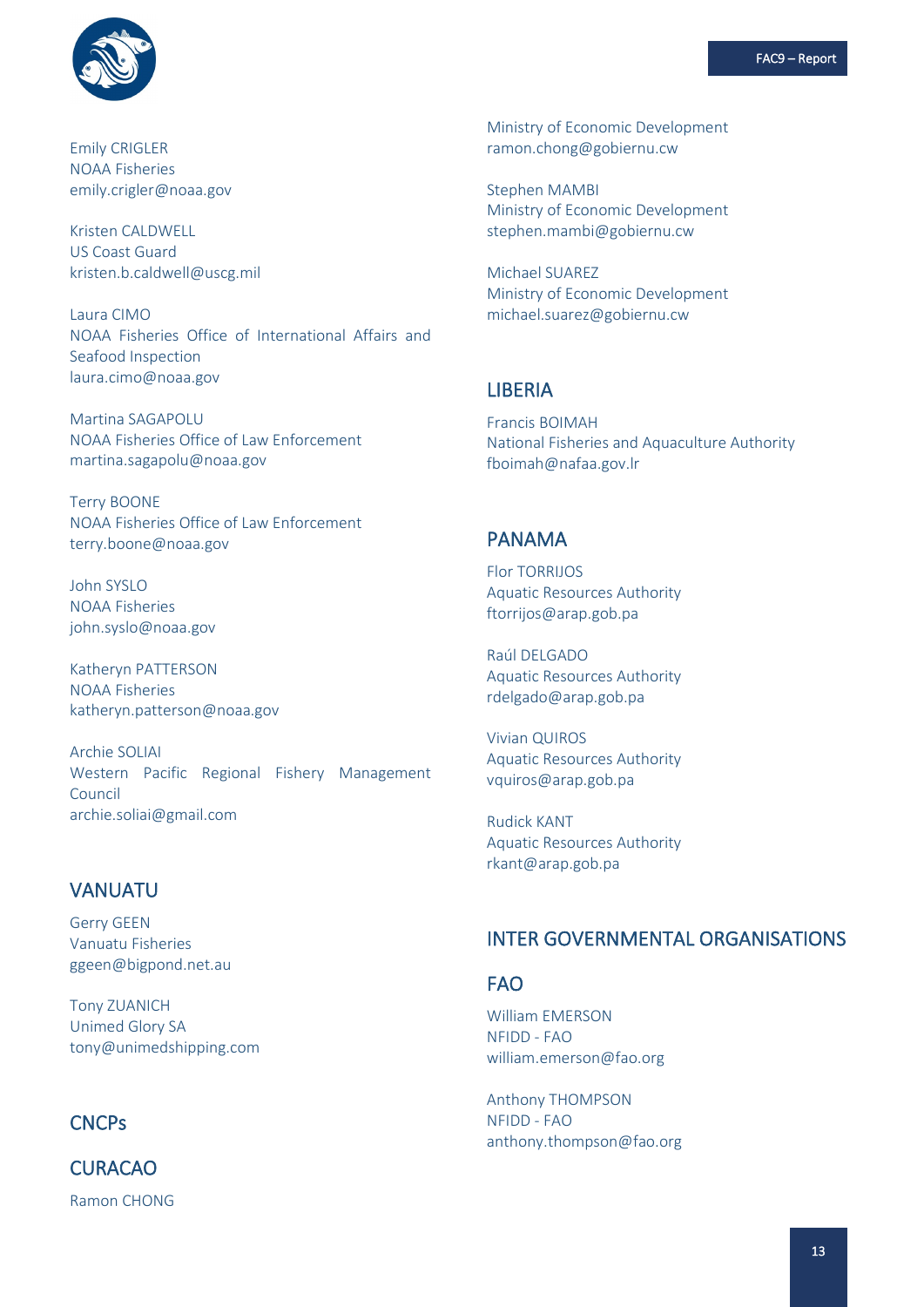

IATTC

Brad WILEY Inter-American Tropical Tuna Commission bwiley@iattc.org

# UNEP

Miriam BALGOS UNEP – Global Ocean Forum mbalgos@globaloceanforum.com

# NON-GOVERNMENTAL ORGANISATIONS

# ANCORS

Bianca HAAS Australian National Centre for Ocean Resources and Security bhaas@uow.edu.au

# **CALAMASUR**

Alfonso MIRANDA Sociedad Nacional de Industrias alfonso.miranda@pezex.pe

Dario ALVITES PERUPEZ alvites@perupez.com

Edwin HOUGHTON ARAMARPA Paita hougross@hotmail.com

Gerardo CARRERA Produmar gcarrera@produmar.com

Pedro SILVA Cooperativas La Islilla y La Tortuga pesilmin@hotmail.com

Rubén ROJAS ALMAR SPA gerencia@almarspa.cl

Juan BAYONA APADEXPO - Parachique La Bocana apadexpoparachique@hotmail.com

Juan BAYONA APADEXPO - Parachique La Bocana apadexpoparachique@hotmail.com

Bernal CHAVARRIA Sustainable Fisheries Partnership bchavarria@lsg-cr.com

Renato GOZZER Sustainable Fisheries Partnership renato.gozzer@sustainablefish.org

Hugo ALSINA Sustainable Fisheries Partnership hugo.alsina@protonmail.ch

## **DSCC**

Duncan CURRIE Deep Sea Conservation Coalition duncan@globelaw.com

Barry WEEBER Deep Sea Conservation Coalition baz.weeber@gmail.com

## **ECO**

Catherine WALLACE Environment and Conservation Organisations of NZ cath.wallace10@gmail.com

# EDF

Samuel AMOROS Environmental Defense Fund samoros@edf.org

# **HSFG**

Andy SMITH High Seas Fisheries Group andy@latsouth.co.nz

Dean JURASOVICH Sanford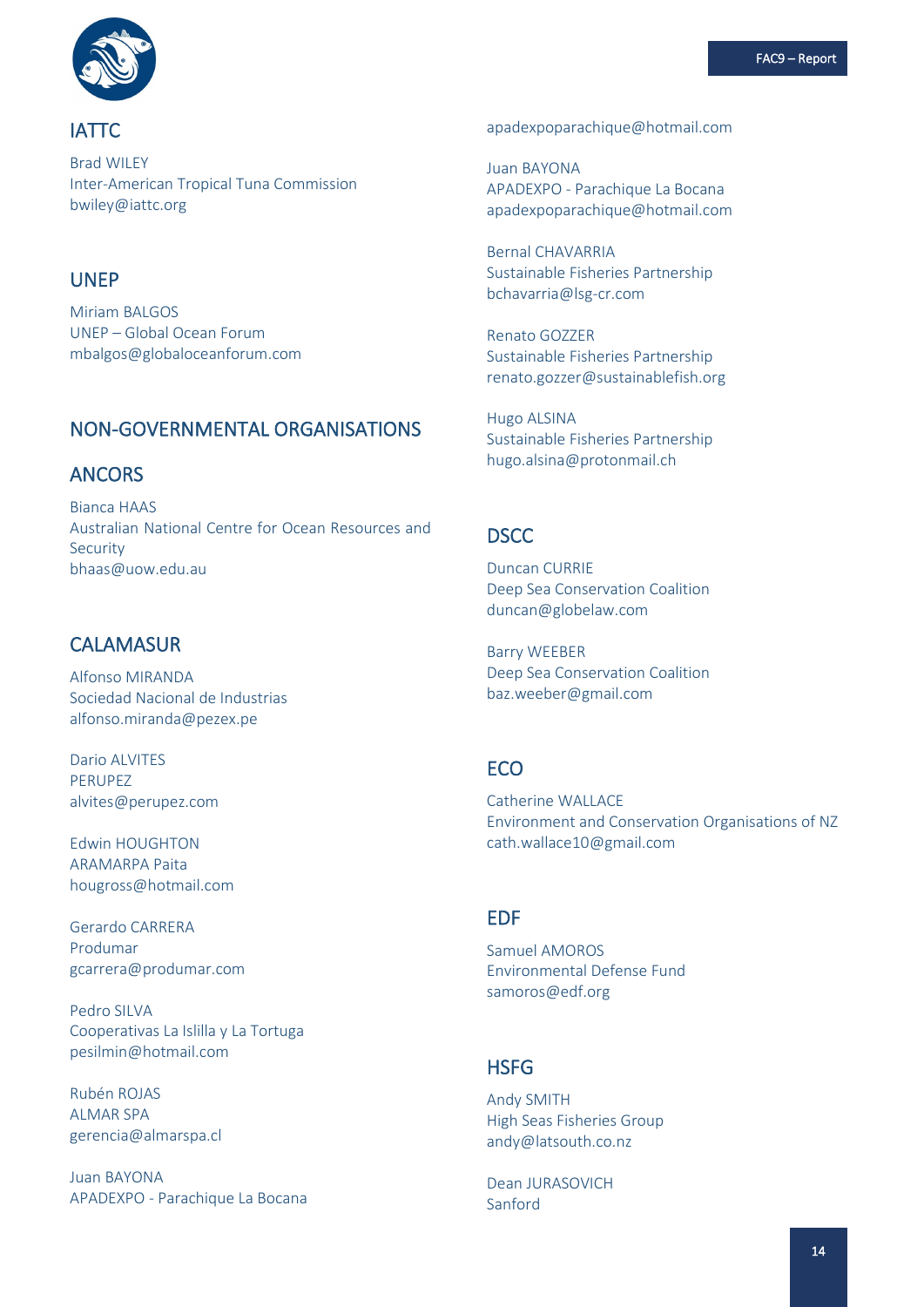

[djurasovich@sanford.co.nz](mailto:djurasovich@sanford.co.nz)

Jack FENAUGHTY High Seas Fisheries Group jack@silvifishresources.com

## IMCS Network

Mark YOUNG International MCS Network myoung@imcsnet.org

# **MSC**

Rodrigo POLANCO Marine Stewardship Council rodrigo.polanco@msc.org

# OBSERVER STATES

## BELIZE

Valarie LANZA Belize High Seas Fisheries valerie.lanza@bhsfu.gov.bz

Robert ROBINSON Belize High Seas Fisheries robert.robinson@bhsfu.gov.bz

Abilio DOMINGUEZ International consultant abilio.dominguez@int-marconsult.com

#### SPRFMO CHAIRPERSONS

Luis MOLLEDO Commission Chairperson luis.molledo@ec.europa.eu

Andrew WRIGHT CTC Chairperson andrew.wright@mpi.govt.nz

Jim IANELLI SC Chairperson jim.ianelli@noaa.gov

## SPRFMO SECRETARIAT

Craig LOVERIDGE Executive Secretary cloveridge@sprfmo.int

Randy JENKINS Compliance Manager rjenkins@sprfmo.int

Susana DELGADO SUÁREZ Coordination and Communication Officer sdelgado@sprfmo.int

Tiffany VIDAL Data Manager tvidal@sprfmo.int

Yanbin LIU Finance and Office Manager [yliu@sprfmo.int](mailto:yliu@sprfmo.int)

John CHEVA IT Manager [jcheva@sprfmo.int](mailto:jcheva@sprfmo.int)